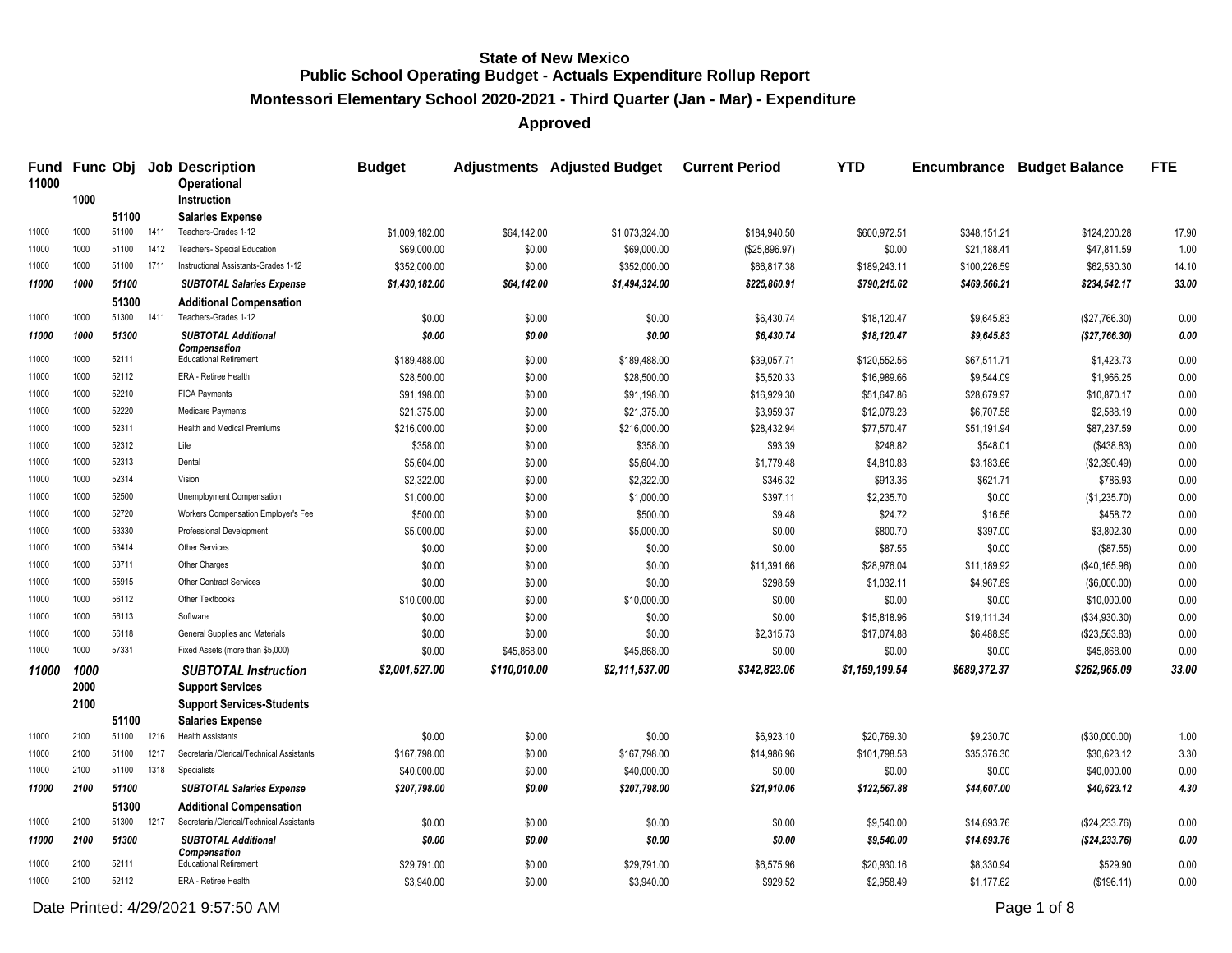#### **Montessori Elementary School 2020-2021 - Third Quarter (Jan - Mar) - Expenditure**

# **Approved**

| Fund  | Func Obj |                |      | <b>Job Description</b>                                                               | <b>Budget</b> |        | <b>Adjustments</b> Adjusted Budget | <b>Current Period</b> | <b>YTD</b>   |              | <b>Encumbrance Budget Balance</b> | <b>FTE</b> |
|-------|----------|----------------|------|--------------------------------------------------------------------------------------|---------------|--------|------------------------------------|-----------------------|--------------|--------------|-----------------------------------|------------|
| 11000 | 2100     | 52210          |      | <b>FICA Payments</b>                                                                 | \$15,217.00   | \$0.00 | \$15,217.00                        | \$2,737.08            | \$8,770.96   | \$3,778.64   | \$2,667.40                        | 0.00       |
| 11000 | 2100     | 52220          |      | Medicare Payments                                                                    | \$3,191.00    | \$0.00 | \$3,191.00                         | \$640.09              | \$2,051.26   | \$884.09     | \$255.65                          | 0.00       |
| 11000 | 2100     | 52311          |      | <b>Health and Medical Premiums</b>                                                   | \$36,000.00   | \$0.00 | \$36,000.00                        | \$3,297.96            | \$8,835.50   | \$5,632.06   | \$21,532.44                       | 0.00       |
| 11000 | 2100     | 52312          |      | Life                                                                                 | \$138.00      | \$0.00 | \$138.00                           | \$14.34               | \$38.65      | \$78.25      | \$21.10                           | 0.00       |
| 11000 | 2100     | 52313          |      | Dental                                                                               | \$904.00      | \$0.00 | \$904.00                           | \$499.08              | \$1,369.68   | \$864.46     | (\$1,330.14)                      | 0.00       |
| 11000 | 2100     | 52314          |      | Vision                                                                               | \$310.00      | \$0.00 | \$310.00                           | \$81.96               | \$229.09     | \$141.63     | (\$60.72)                         | 0.00       |
| 11000 | 2100     | 52720          |      | Workers Compensation Employer's Fee                                                  | \$0.00        | \$0.00 | \$0.00                             | \$1.92                | \$5.30       | \$3.20       | (\$8.50)                          | 0.00       |
| 11000 | 2100     | 53211          |      | Diagnosticians - Contracted                                                          | \$4,000.00    | \$0.00 | \$4,000.00                         | (\$80.91)             | \$0.00       | \$2,815.53   | \$1,184.47                        | 0.00       |
| 11000 | 2100     | 53212          |      | Speech Therapists - Contracted                                                       | \$20,000.00   | \$0.00 | \$20,000.00                        | (\$14,800.46)         | \$0.00       | \$6,627.79   | \$13,372.21                       | 0.00       |
| 11000 | 2100     | 53213          |      | Occupational Therapists - Contracted                                                 | \$10,000.00   | \$0.00 | \$10,000.00                        | (\$5,240.00)          | \$0.00       | \$21,520.00  | (\$11,520.00)                     | 0.00       |
| 11000 | 2100     | 53214          |      | Therapists - Contracted                                                              | \$0.00        | \$0.00 | \$0.00                             | (\$504.35)            | \$0.00       | \$8,491.30   | (\$8,491.30)                      | 0.00       |
| 11000 | 2100     | 53711          |      | Other Charges                                                                        | \$500.00      | \$0.00 | \$500.00                           | \$2,590.50            | \$4,827.14   | \$172.86     | (\$4,500.00)                      | 0.00       |
| 11000 | 2100     | 55915          |      | Other Contract Services                                                              | \$48,000.00   | \$0.00 | \$48,000.00                        | \$0.00                | \$0.00       | \$0.00       | \$48,000.00                       | 0.00       |
| 11000 | 2100     |                |      | <b>SUBTOTAL Support</b>                                                              | \$379,789.00  | \$0.00 | \$379,789.00                       | \$18,652.75           | \$182,124.11 | \$119,819.13 | \$77,845.76                       | 4.30       |
|       | 2300     |                |      | <b>Services-Students</b><br><b>Support Services-General</b><br><b>Administration</b> |               |        |                                    |                       |              |              |                                   |            |
|       |          | 51100          |      | <b>Salaries Expense</b>                                                              |               |        |                                    |                       |              |              |                                   |            |
| 11000 | 2300     | 51100          | 1111 | Superintendent                                                                       | \$121,264.00  | \$0.00 | \$121,264.00                       | \$26,907.72           | \$85,207.78  | \$31,392.22  | \$4,664.00                        | 1.00       |
| 11000 | 2300     | 51100          |      | <b>SUBTOTAL Salaries Expense</b>                                                     | \$121,264.00  | \$0.00 | \$121,264.00                       | \$26,907.72           | \$85,207.78  | \$31,392.22  | \$4,664.00                        | 1.00       |
| 11000 | 2300     | 52111          |      | <b>Educational Retirement</b>                                                        | \$17,000.00   | \$0.00 | \$17,000.00                        | \$3,807.42            | \$12,056.83  | \$4,441.97   | \$501.20                          | 0.00       |
| 11000 | 2300     | 52112          |      | ERA - Retiree Health                                                                 | \$2,500.00    | \$0.00 | \$2,500.00                         | \$538.14              | \$1,704.11   | \$627.83     | \$168.06                          | 0.00       |
| 11000 | 2300     | 52210          |      | <b>FICA Payments</b>                                                                 | \$8,300.00    | \$0.00 | \$8,300.00                         | \$1,668.30            | \$5,282.95   | \$1,946.34   | \$1,070.71                        | 0.00       |
| 11000 | 2300     | 52220          |      | Medicare Payments                                                                    | \$1,818.00    | \$0.00 | \$1,818.00                         | \$390.18              | \$1,235.57   | \$455.21     | \$127.22                          | 0.00       |
| 11000 | 2300     | 52312          |      | Life                                                                                 | \$0.00        | \$0.00 | \$0.00                             | \$2.82                | \$8.46       | \$15.98      | (\$24.44)                         | 0.00       |
| 11000 | 2300     | 52710          |      | Workers Compensation Premium                                                         | \$500.00      | \$0.00 | \$500.00                           | \$0.00                | \$0.00       | \$0.00       | \$500.00                          | 0.00       |
| 11000 | 2300     | 53411          |      | Auditing                                                                             | \$15,000.00   | \$0.00 | \$15,000.00                        | \$4,606.26            | \$14,832.81  | \$167.19     | \$0.00                            | 0.00       |
| 11000 | 2300     | 53413          |      | Legal                                                                                | \$10,000.00   | \$0.00 | \$10,000.00                        | \$189.77              | \$2,434.42   | \$9,565.58   | (\$2,000.00)                      | 0.00       |
| 11000 | 2300     | 53711          |      | Other Charges                                                                        | \$0.00        | \$0.00 | \$0.00                             | \$1,618.14            | \$4,315.04   | \$1,184.96   | (\$5,500.00)                      | 0.00       |
| 11000 | 2300     | 55812          |      | <b>Board Training</b>                                                                | \$1,000.00    | \$0.00 | \$1,000.00                         | \$0.00                | \$0.00       | \$400.00     | \$600.00                          | 0.00       |
| 11000 | 2300     |                |      | <b>SUBTOTAL Support</b><br>Services-General<br><b>Administration</b>                 | \$177,382.00  | \$0.00 | \$177,382.00                       | \$39,728.75           | \$127,077.97 | \$50,197.28  | \$106.75                          | 1.00       |
|       | 2500     |                |      | <b>Central Services</b>                                                              |               |        |                                    |                       |              |              |                                   |            |
| 11000 | 2500     | 51100<br>51100 | 1115 | <b>Salaries Expense</b><br>Assoc. Supt.-Fin./Bus. Mgr.                               | \$97,753.00   | \$0.00 | \$97,753.00                        | \$21,526.20           | \$68,166.30  | \$25,113.70  | \$4,473.00                        | 0.80       |
| 11000 | 2500     | 51100          |      | <b>SUBTOTAL Salaries Expense</b>                                                     | \$97,753.00   | \$0.00 | \$97,753.00                        | \$21,526.20           | \$68,166.30  | \$25,113.70  | \$4,473.00                        | 0.80       |
| 11000 | 2500     | 52111          |      | <b>Educational Retirement</b>                                                        | \$13,685.00   | \$0.00 | \$13,685.00                        | \$3,045.96            | \$9,645.54   | \$3,211.96   | \$827.50                          | 0.00       |
| 11000 | 2500     | 52112          |      | ERA - Retiree Health                                                                 | \$2,933.00    | \$0.00 | \$2,933.00                         | \$430.50              | \$1,363.25   | \$453.98     | \$1,115.77                        | 0.00       |
| 11000 | 2500     | 52210          |      | <b>FICA Payments</b>                                                                 | \$5,865.00    | \$0.00 | \$5,865.00                         | \$1,253.40            | \$3,985.92   | \$1,290.34   | \$588.74                          | 0.00       |
| 11000 | 2500     | 52220          |      | Medicare Payments                                                                    | \$1,466.00    | \$0.00 | \$1,466.00                         | \$293.16              | \$932.21     | \$301.65     | \$232.14                          | 0.00       |
| 11000 | 2500     | 52311          |      | <b>Health and Medical Premiums</b>                                                   | \$12,000.00   | \$0.00 | \$12,000.00                        | \$1,872.42            | \$5,725.30   | \$3,120.66   | \$3,154.04                        | 0.00       |
| 11000 | 2500     | 52312          |      | Life                                                                                 | \$20.00       | \$0.00 | \$20.00                            | \$2.25                | \$6.75       | \$12.00      | \$1.25                            | 0.00       |
|       |          |                |      |                                                                                      |               |        |                                    |                       |              |              |                                   |            |

Date Printed: 4/29/2021 9:57:50 AM Page 2 of 8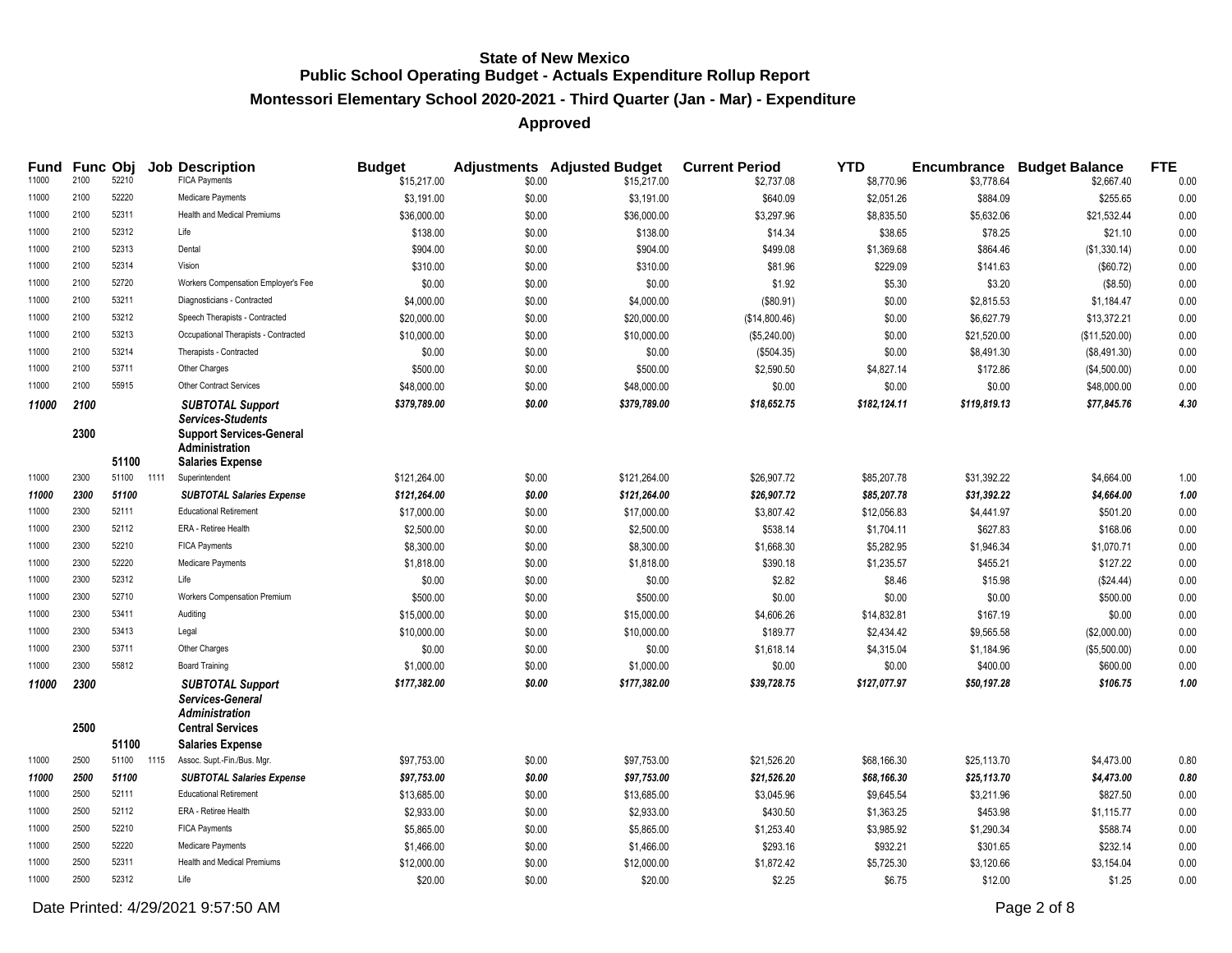#### **Montessori Elementary School 2020-2021 - Third Quarter (Jan - Mar) - Expenditure**

| Fund           |      | Func Obj |      | <b>Job Description</b>                                             | <b>Budget</b>  |              | <b>Adjustments</b> Adjusted Budget | <b>Current Period</b> | <b>YTD</b>     |                | <b>Encumbrance Budget Balance</b> | <b>FTE</b> |
|----------------|------|----------|------|--------------------------------------------------------------------|----------------|--------------|------------------------------------|-----------------------|----------------|----------------|-----------------------------------|------------|
| 11000          | 2500 | 52313    |      | Dental                                                             | \$500.00       | \$0.00       | \$500.00                           | \$78.36               | \$250.02       | \$130.60       | \$119.38                          | 0.00       |
| 11000          | 2500 | 52314    |      | Vision                                                             | \$102.00       | \$0.00       | \$102.00                           | \$15.12               | \$47.10        | \$25.20        | \$29.70                           | 0.00       |
| 11000          | 2500 | 52500    |      | Unemployment Compensation                                          | \$0.00         | \$0.00       | \$0.00                             | \$0.00                | \$84.18        | \$0.00         | (\$84.18)                         | 0.00       |
| 11000          | 2500 | 52720    |      | Workers Compensation Employer's Fee                                | \$500.00       | \$0.00       | \$500.00                           | \$0.00                | \$0.00         | \$0.00         | \$500.00                          | 0.00       |
| 11000          | 2500 | 53330    |      | Professional Development                                           | \$1,500.00     | \$0.00       | \$1,500.00                         | \$0.00                | \$0.00         | \$0.00         | \$1,500.00                        | 0.00       |
| 11000          | 2500 | 53711    |      | Other Charges                                                      | \$0.00         | \$0.00       | \$0.00                             | \$13.37               | \$890.10       | \$0.00         | (\$890.10)                        | 0.00       |
| 11000          | 2500 | 56113    |      | Software                                                           | \$14,000.00    | \$0.00       | \$14,000.00                        | \$0.00                | \$20,894.16    | \$0.00         | (\$6,894.16)                      | 0.00       |
| 11000          | 2500 |          |      | <b>SUBTOTAL Central</b>                                            | \$150,324.00   | \$0.00       | \$150,324.00                       | \$28,530.74           | \$111,990.83   | \$33,660.09    | \$4,673.08                        | 0.80       |
|                | 2600 |          |      | Services<br><b>Operation &amp; Maintenance of</b><br><b>Plant</b>  |                |              |                                    |                       |                |                |                                   |            |
|                |      | 51100    |      | <b>Salaries Expense</b>                                            |                |              |                                    |                       |                |                |                                   |            |
| 11000          | 2600 | 51100    | 1614 | Maintenance                                                        | \$0.00         | \$0.00       | \$0.00                             | \$3,461.55            | \$3,461.55     | \$8,076.95     | (\$11,538.50)                     | 1.00       |
| 11000          | 2600 | 51100    |      | <b>SUBTOTAL Salaries Expense</b>                                   | \$0.00         | \$0.00       | \$0.00                             | \$3,461.55            | \$3,461.55     | \$8,076.95     | (\$11,538.50)                     | 1.00       |
| 11000          | 2600 | 52111    |      | <b>Educational Retirement</b>                                      | \$0.00         | \$0.00       | \$0.00                             | \$489.81              | \$489.81       | \$1,142.89     | (\$1,632.70)                      | 0.00       |
| 11000          | 2600 | 52112    |      | ERA - Retiree Health                                               | \$0.00         | \$0.00       | \$0.00                             | \$69.24               | \$69.24        | \$161.56       | (\$230.80)                        | 0.00       |
| 11000          | 2600 | 52210    |      | <b>FICA Payments</b>                                               | \$0.00         | \$0.00       | \$0.00                             | \$214.62              | \$214.62       | \$500.78       | (\$715.40)                        | 0.00       |
| 11000          | 2600 | 52220    |      | Medicare Payments                                                  | \$0.00         | \$0.00       | \$0.00                             | \$50.19               | \$50.19        | \$117.11       | (\$167.30)                        | 0.00       |
| 11000          | 2600 | 52312    |      | Life                                                               | \$0.00         | \$0.00       | \$0.00                             | \$1.88                | \$1.88         | \$9.40         | (\$11.28)                         | 0.00       |
| 11000          | 2600 | 52720    |      | Workers Compensation Employer's Fee                                | \$0.00         | \$0.00       | \$0.00                             | \$1.14                | \$1.14         | \$3.42         | (\$4.56)                          | 0.00       |
| 11000          | 2600 | 53711    |      | Other Charges                                                      | \$25,000.00    | \$0.00       | \$25,000.00                        | \$2,205.21            | \$6,680.39     | \$17,544.61    | \$775.00                          | 0.00       |
| 11000          | 2600 | 54312    |      | Maintenance & Repair - Buildings and<br>Grounds                    | \$0.00         | \$0.00       | \$0.00                             | \$11,340.62           | \$18,444.18    | \$8,326.86     | (\$26,771.04)                     | 0.00       |
| 11000          | 2600 | 54411    |      | Electricity                                                        | \$30,000.00    | \$0.00       | \$30,000.00                        | \$5,511.32            | \$21,744.62    | \$10,255.38    | (\$2,000.00)                      | 0.00       |
| 11000          | 2600 | 54412    |      | Natural Gas (Buildings)                                            | \$15,000.00    | \$0.00       | \$15,000.00                        | \$2,014.58            | \$2,952.13     | \$822.14       | \$11,225.73                       | 0.00       |
| 11000          | 2600 | 54415    |      | Water/Sewage                                                       | \$25,000.00    | \$0.00       | \$25,000.00                        | \$1,702.76            | \$9,987.05     | \$5,012.95     | \$10,000.00                       | 0.00       |
| 11000          | 2600 | 54416    |      | <b>Communication Services</b>                                      | \$25,000.00    | \$0.00       | \$25,000.00                        | \$13,621.45           | \$32,054.32    | \$22,053.53    | (\$29,107.85)                     | 0.00       |
| 11000          | 2600 | 54610    |      | Rental - Land and Buildings                                        | \$430,000.00   | \$0.00       | \$430,000.00                       | \$95,931.00           | \$305,558.00   | \$74,442.00    | \$50,000.00                       | 0.00       |
| 11000          | 2600 | 55200    |      | Property/Liability Insurance                                       | \$73,000.00    | \$0.00       | \$73,000.00                        | \$0.00                | \$72,806.00    | \$0.00         | \$194.00                          | 0.00       |
| 11000          | 2600 | 55915    |      | <b>Other Contract Services</b>                                     | \$5,000.00     | \$0.00       | \$5,000.00                         | \$0.00                | \$0.00         | \$0.00         | \$5,000.00                        | 0.00       |
| 11000          | 2600 | 56118    |      | General Supplies and Materials                                     | \$5,000.00     | \$0.00       | \$5,000.00                         | \$0.00                | \$0.00         | \$4,751.99     | \$248.01                          | 0.00       |
| 11000          | 2600 |          |      | <b>SUBTOTAL Operation &amp;</b><br>Maintenance of Plant            | \$633,000.00   | \$0.00       | \$633,000.00                       | \$136,615.37          | \$474,515.12   | \$153,221.57   | \$5,263.31                        | 1.00       |
| 11000          | 2000 |          |      | <b>SUBTOTAL Support</b>                                            | \$1,340,495.00 | \$0.00       | \$1,340,495.00                     | \$223,527.61          | \$895,708.03   | \$356,898.07   | \$87,888.90                       | 7.10       |
| 11000<br>14000 |      |          |      | Services<br><b>TOTAL Operational</b><br><b>Total Instructional</b> | \$3,342,022.00 | \$110,010.00 | \$3,452,032.00                     | \$566,350.67          | \$2,054,907.57 | \$1,046,270.44 | \$350,853.99                      | 40.10      |
|                | 1000 |          |      | <b>Materials Sub-Fund</b><br>Instruction                           |                |              |                                    |                       |                |                |                                   |            |
| 14000          | 1000 | 56111    |      | Instructional Materials Cash - 50%<br>Textbooks                    | \$0.00         | \$1,382.00   | \$1,382.00                         | \$120.89              | \$120.89       | \$0.48         | \$1,260.63                        | 0.00       |
| 14000          | 1000 |          |      | <b>SUBTOTAL Instruction</b>                                        | \$0.00         | \$1,382.00   | \$1,382.00                         | \$120.89              | \$120.89       | \$0.48         | \$1,260.63                        | 0.00       |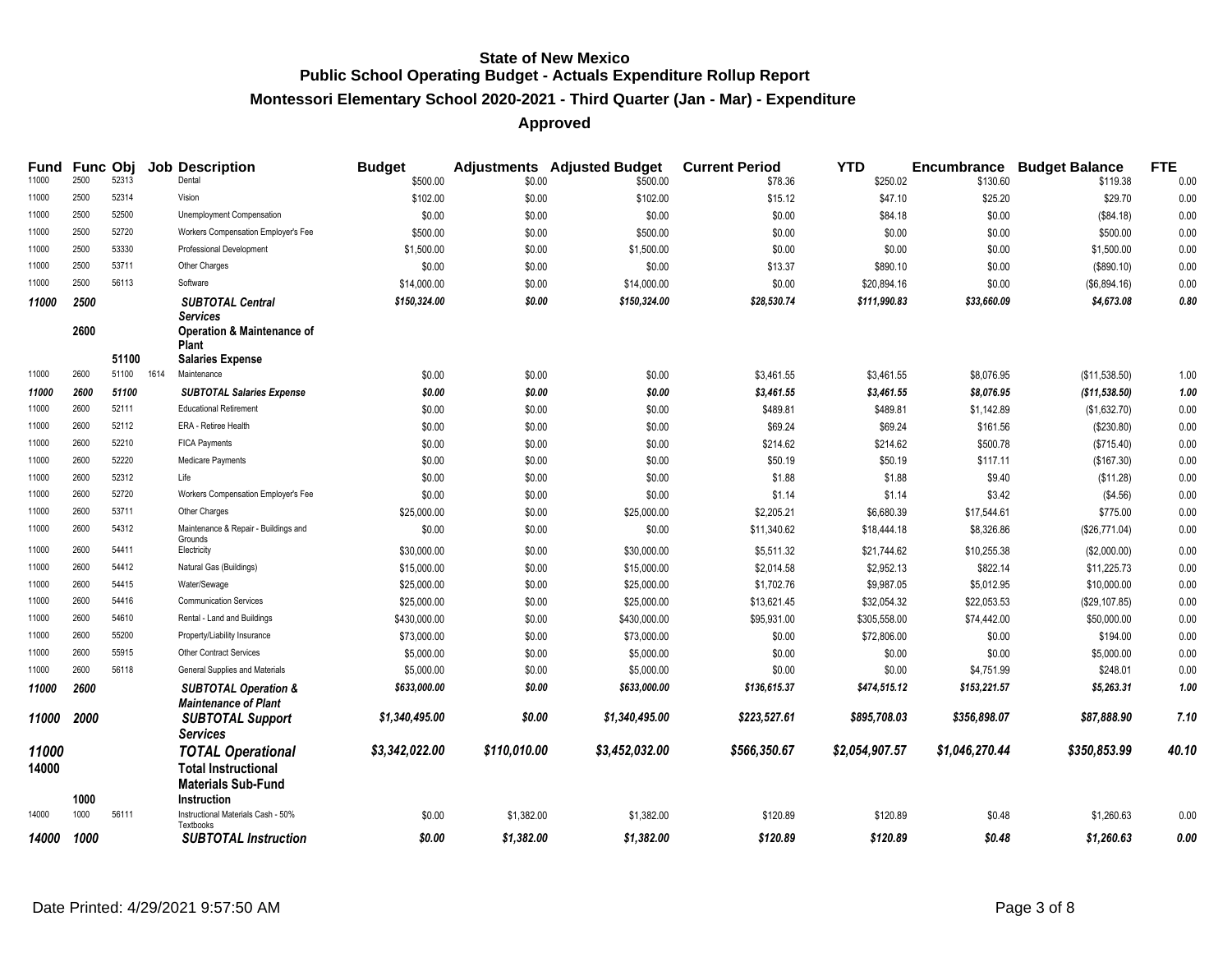#### **Montessori Elementary School 2020-2021 - Third Quarter (Jan - Mar) - Expenditure**

| Fund<br>14000  | <b>Func Obj</b> |                |      | <b>Job Description</b><br><b>TOTAL Total</b>                                             | <b>Budget</b><br>\$0.00 | \$1.382.00                | <b>Adjustments</b> Adjusted Budget<br>\$1,382.00 | <b>Current Period</b><br>\$120.89 | <b>YTD</b><br>\$120.89 | Encumbrance<br>\$0.48 | <b>Budget Balance</b><br>\$1,260.63 | <b>FTE</b><br>0.00 |
|----------------|-----------------|----------------|------|------------------------------------------------------------------------------------------|-------------------------|---------------------------|--------------------------------------------------|-----------------------------------|------------------------|-----------------------|-------------------------------------|--------------------|
| 23000          |                 |                |      | <b>Instructional Materials</b><br>Sub-Fund<br><b>Non-Instructional</b><br><b>Support</b> |                         |                           |                                                  |                                   |                        |                       |                                     |                    |
|                | 1000            |                |      | Instruction                                                                              |                         |                           |                                                  |                                   |                        |                       |                                     |                    |
| 23000<br>23000 | 1000<br>1000    | 53711<br>55813 |      | Other Charges<br>Employee Travel - Non-Teachers                                          | \$160,000.00            | \$33,274.00               | \$193,274.00                                     | \$96.23                           | \$588.60               | \$6,534.23            | \$186,151.17                        | 0.00               |
| 23000          | 1000            | 55817          |      | <b>Student Travel</b>                                                                    | \$0.00<br>\$0.00        | \$3,000.00<br>\$15,000.00 | \$3,000.00<br>\$15,000.00                        | \$0.00<br>\$0.00                  | \$0.00<br>\$0.00       | \$0.00<br>\$0.00      | \$3,000.00<br>\$15,000.00           | 0.00               |
| 23000          | 1000            | 55819          |      | Employee Travel - Teachers                                                               | \$0.00                  | \$6,000.00                | \$6,000.00                                       | \$0.00                            | \$0.00                 | \$0.00                | \$6,000.00                          | 0.00<br>0.00       |
|                |                 |                |      |                                                                                          | \$160,000,00            | \$57,274.00               | \$217,274.00                                     | \$96.23                           | \$588.60               | \$6,534.23            | \$210.151.17                        | 0.00               |
| 23000          | 1000            |                |      | <b>SUBTOTAL Instruction</b>                                                              |                         |                           |                                                  |                                   |                        |                       |                                     |                    |
| 23000          |                 |                |      | <b>TOTAL Non-</b>                                                                        | \$160,000.00            | \$57,274.00               | \$217,274.00                                     | \$96.23                           | \$588.60               | \$6,534.23            | \$210,151.17                        | 0.00               |
|                |                 |                |      | <b>Instructional Support</b>                                                             |                         |                           |                                                  |                                   |                        |                       |                                     |                    |
| 24000          |                 |                |      | <b>Federal Flow-through</b><br><b>Grants</b>                                             |                         |                           |                                                  |                                   |                        |                       |                                     |                    |
| 24101          |                 |                |      | Title I - ESEA                                                                           |                         |                           |                                                  |                                   |                        |                       |                                     |                    |
|                | 1000            |                |      | Instruction                                                                              |                         |                           |                                                  |                                   |                        |                       |                                     |                    |
|                |                 | 51100          |      | <b>Salaries Expense</b>                                                                  |                         |                           |                                                  |                                   |                        |                       |                                     |                    |
| 24101          | 1000            | 51100          | 1411 | Teachers-Grades 1-12                                                                     | \$45,135.00             | \$0.00                    | \$45,135.00                                      | \$45,135.00                       | \$45,135.00            | \$0.00                | \$0.00                              | 0.00               |
| 24101          | 1000            | 51100          |      | <b>SUBTOTAL Salaries Expense</b>                                                         | \$45,135.00             | \$0.00                    | \$45,135.00                                      | \$45,135.00                       | \$45,135.00            | \$0.00                | \$0.00                              | 0.00               |
| 24101          | 1000            |                |      | <b>SUBTOTAL Instruction</b>                                                              | \$45,135.00             | \$0.00                    | \$45,135.00                                      | \$45,135.00                       | \$45,135.00            | \$0.00                | \$0.00                              | 0.00               |
|                | 2000            |                |      | <b>Support Services</b>                                                                  |                         |                           |                                                  |                                   |                        |                       |                                     |                    |
|                | 2100            |                |      | <b>Support Services-Students</b>                                                         |                         |                           |                                                  |                                   |                        |                       |                                     |                    |
|                |                 | 51100          |      | <b>Salaries Expense</b>                                                                  |                         |                           |                                                  |                                   |                        |                       |                                     |                    |
| 24101          | 2100            | 51100          | 1211 | Coordinator/Subject Matter Specialist                                                    | \$0.00                  | \$15,809.00               | \$15,809.00                                      | \$15,809.00                       | \$15,809.00            | \$0.00                | \$0.00                              | 0.00               |
| 24101          | 2100            | 51100          |      | <b>SUBTOTAL Salaries Expense</b>                                                         | \$0.00                  | \$15,809.00               | \$15,809.00                                      | \$15,809.00                       | \$15,809.00            | \$0.00                | \$0.00                              | 0.00               |
| 24101          | 2100            |                |      | <b>SUBTOTAL Support</b><br><b>Services-Students</b>                                      | \$0.00                  | \$15,809.00               | \$15,809.00                                      | \$15,809.00                       | \$15,809.00            | \$0.00                | \$0.00                              | 0.00               |
| 24101          | 2000            |                |      | <b>SUBTOTAL Support</b><br><b>Services</b>                                               | \$0.00                  | \$15,809.00               | \$15,809.00                                      | \$15,809.00                       | \$15,809.00            | \$0.00                | \$0.00                              | 0.00               |
| 24101          |                 |                |      | <b>TOTAL Title I - ESEA</b>                                                              | \$45,135.00             | \$15,809,00               | \$60,944.00                                      | \$60,944.00                       | \$60,944.00            | \$0.00                | \$0.00                              | 0.00               |
| 24106          |                 |                |      | <b>Entitlement IDEA-B</b>                                                                |                         |                           |                                                  |                                   |                        |                       |                                     |                    |
|                | 1000            |                |      | Instruction                                                                              |                         |                           |                                                  |                                   |                        |                       |                                     |                    |
|                |                 | 51100          |      | <b>Salaries Expense</b>                                                                  |                         |                           |                                                  |                                   |                        |                       |                                     |                    |
| 24106          | 1000            | 51100          | 1412 | Teachers- Special Education                                                              | \$57,560.00             | \$0.00                    | \$57,560.00                                      | \$42,047.55                       | \$42,047.55            | \$0.00                | \$15,512.45                         | 0.00               |
| 24106          | 1000            | 51100          |      | <b>SUBTOTAL Salaries Expense</b>                                                         | \$57,560.00             | \$0.00                    | \$57,560.00                                      | \$42,047.55                       | \$42,047.55            | \$0.00                | \$15,512.45                         | 0.00               |
| 24106          | 1000            | 52111          |      | <b>Educational Retirement</b>                                                            | \$4,200.00              | \$0.00                    | \$4,200.00                                       | \$5,949.79                        | \$5,949.79             | \$0.00                | (\$1,749.79)                        | 0.00               |
| 24106          | 1000            | 52112          |      | ERA - Retiree Health                                                                     | \$600.00                | \$0.00                    | \$600.00                                         | \$840.99                          | \$840.99               | \$0.00                | (\$240.99)                          | 0.00               |
| 24106          | 1000            | 52210          |      | FICA Payments                                                                            | \$1,850.00              | \$0.00                    | \$1,850.00                                       | \$2,370.37                        | \$2,370.37             | \$0.00                | (\$520.37)                          | 0.00               |
| 24106          | 1000            | 52220          |      | Medicare Payments                                                                        | \$500.00                | \$0.00                    | \$500.00                                         | \$554.37                          | \$554.37               | \$0.00                | (\$54.37)                           | 0.00               |
| 24106          | 1000<br>2000    |                |      | <b>SUBTOTAL Instruction</b><br><b>Support Services</b>                                   | \$64,710.00             | \$0.00                    | \$64,710.00                                      | \$51,763.07                       | \$51,763.07            | \$0.00                | \$12,946.93                         | 0.00               |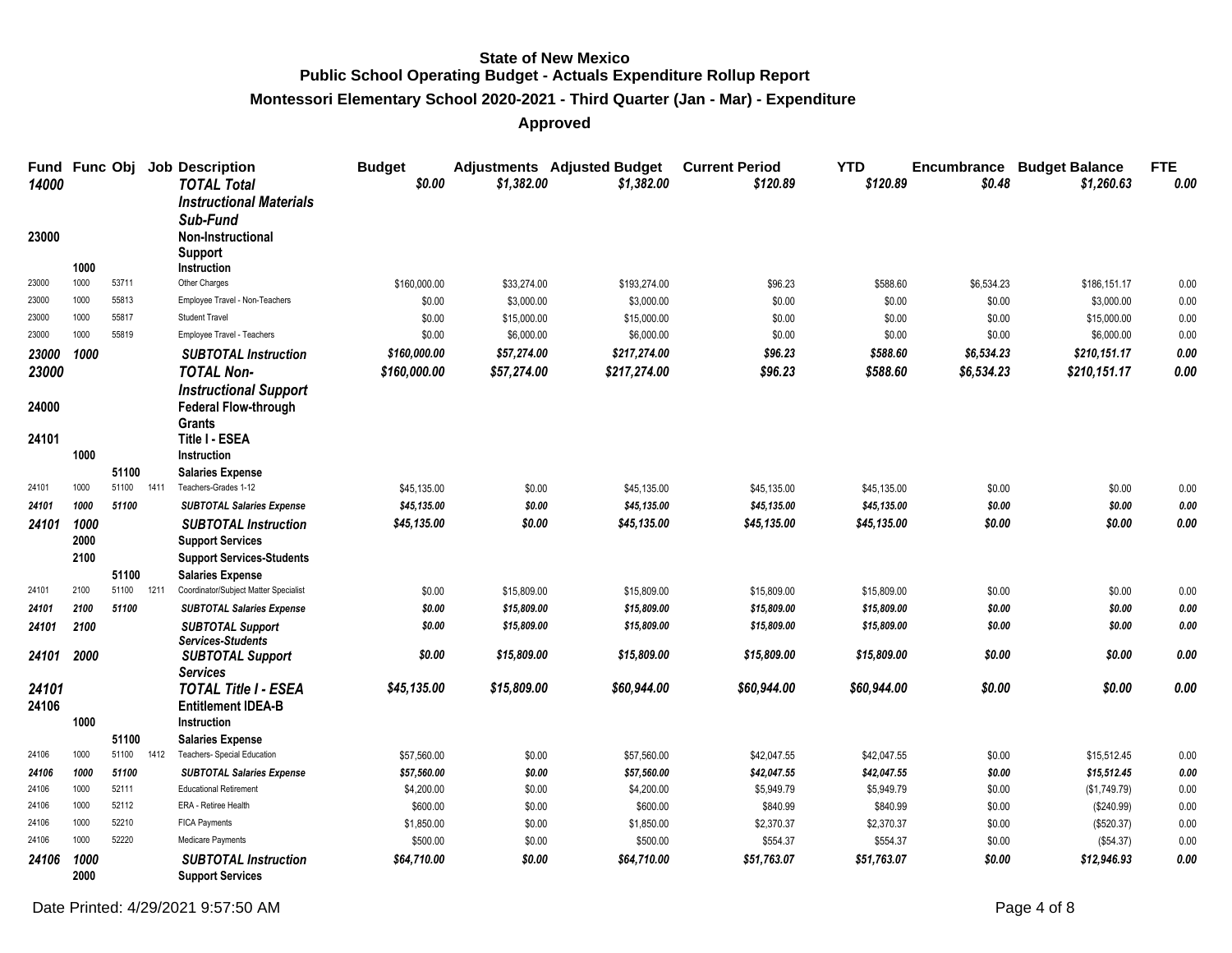#### **Montessori Elementary School 2020-2021 - Third Quarter (Jan - Mar) - Expenditure**

|                | 2100 |       |      | Fund Func Obj Job Description<br><b>Support Services-Students</b>                                                      | <b>Budget</b> |             | <b>Adjustments</b> Adjusted Budget | <b>Current Period</b> | <b>YTD</b>  |        | <b>Encumbrance Budget Balance</b> | <b>FTE</b>   |
|----------------|------|-------|------|------------------------------------------------------------------------------------------------------------------------|---------------|-------------|------------------------------------|-----------------------|-------------|--------|-----------------------------------|--------------|
| 24106          | 2100 | 53211 |      | Diagnosticians - Contracted                                                                                            | \$5,000.00    | \$0.00      | \$5,000.00                         | \$2,184.47            | \$2,184.47  | \$0.00 | \$2,815.53                        | 0.00         |
| 24106          | 2100 | 53212 |      | Speech Therapists - Contracted                                                                                         | \$35,000.00   | \$26,273.00 | \$61,273.00                        | \$25,372.21           | \$25,372.21 | \$0.00 | \$35,900.79                       | 0.00         |
| 24106          | 2100 | 53213 |      | Occupational Therapists - Contracted                                                                                   | \$8,290.00    | \$0.00      | \$8,290.00                         | \$10,480.00           | \$10,480.00 | \$0.00 | (\$2,190.00)                      | 0.00         |
| 24106          | 2100 | 53214 |      | Therapists - Contracted                                                                                                | \$16,421.00   | \$0.00      | \$16,421.00                        | \$1,008.70            | \$1,008.70  | \$0.00 | \$15,412.30                       | 0.00         |
| 24106          | 2100 |       |      | <b>SUBTOTAL Support</b><br><b>Services-Students</b>                                                                    | \$64,711.00   | \$26,273.00 | \$90,984.00                        | \$39,045.38           | \$39,045.38 | \$0.00 | \$51,938.62                       | 0.00         |
| 24106          | 2000 |       |      | <b>SUBTOTAL Support</b><br><b>Services</b>                                                                             | \$64,711.00   | \$26,273.00 | \$90,984.00                        | \$39,045.38           | \$39,045,38 | \$0.00 | \$51,938.62                       | 0.00         |
| 24106          |      |       |      | <b>TOTAL Entitlement</b><br><b>IDEA-B</b>                                                                              | \$129,421.00  | \$26,273.00 | \$155,694.00                       | \$90,808.45           | \$90,808.45 | \$0.00 | \$64,885.55                       | 0.00         |
| 24189          | 1000 |       |      | <b>Student Supp Academic</b><br><b>Achievment Title IV</b><br>Instruction                                              |               |             |                                    |                       |             |        |                                   |              |
|                |      | 51100 |      | <b>Salaries Expense</b>                                                                                                |               |             |                                    |                       |             |        |                                   |              |
| 24189          | 1000 | 51100 | 1711 | Instructional Assistants-Grades 1-12                                                                                   | \$14,900.00   | \$0.00      | \$14,900.00                        | \$0.00                | \$0.00      | \$0.00 | \$14,900.00                       | 0.00         |
| 24189          | 1000 | 51100 |      | <b>SUBTOTAL Salaries Expense</b>                                                                                       | \$14,900.00   | \$0.00      | \$14,900.00                        | \$0.00                | \$0.00      | \$0.00 | \$14,900.00                       | 0.00         |
| 24189          | 1000 |       |      | <b>SUBTOTAL Instruction</b>                                                                                            | \$14,900.00   | \$0.00      | \$14,900.00                        | \$0.00                | \$0.00      | \$0.00 | \$14,900.00                       | $\pmb{0.00}$ |
| 24189          |      |       |      | <b>TOTAL Student Supp</b>                                                                                              | \$14,900.00   | \$0.00      | \$14,900.00                        | \$0.00                | \$0.00      | \$0.00 | \$14,900.00                       | 0.00         |
|                |      |       |      | <b>Academic Achievment</b>                                                                                             |               |             |                                    |                       |             |        |                                   |              |
|                |      |       |      | <b>Title IV</b>                                                                                                        |               |             |                                    |                       |             |        |                                   |              |
| 24301          |      |       |      | <b>CARES Act</b>                                                                                                       |               |             |                                    |                       |             |        |                                   |              |
|                | 1000 |       |      | Instruction                                                                                                            |               |             |                                    |                       |             |        |                                   |              |
|                |      | 51100 |      | <b>Salaries Expense</b>                                                                                                |               |             |                                    |                       |             |        |                                   |              |
| 24301          | 1000 | 51100 | 1411 | Teachers-Grades 1-12                                                                                                   | \$15,000.00   | \$0.00      | \$15,000.00                        | \$0.00                | \$0.00      | \$0.00 | \$15,000.00                       | 0.00         |
| 24301          | 1000 | 51100 |      | <b>SUBTOTAL Salaries Expense</b>                                                                                       | \$15,000.00   | \$0.00      | \$15,000.00                        | \$0.00                | \$0.00      | \$0.00 | \$15,000.00                       | 0.00         |
| 24301          | 1000 | 53330 |      | Professional Development                                                                                               | \$2,000.00    | \$0.00      | \$2,000.00                         | \$0.00                | \$0.00      | \$0.00 | \$2,000.00                        | 0.00         |
| 24301          | 1000 | 56118 |      | General Supplies and Materials                                                                                         | \$7,760.00    | \$0.00      | \$7,760.00                         | \$0.00                | \$0.00      | \$0.00 | \$7,760.00                        | 0.00         |
| 24301          | 1000 | 57332 |      | Supply Assets (\$5,000 or less)                                                                                        | \$8,000.00    | \$0.00      | \$8,000.00                         | \$0.00                | \$0.00      | \$0.00 | \$8,000.00                        | 0.00         |
| 24301          | 1000 |       |      | <b>SUBTOTAL Instruction</b>                                                                                            | \$32,760.00   | \$0.00      | \$32,760.00                        | \$0.00                | \$0.00      | \$0.00 | \$32,760.00                       | 0.00         |
| 24301<br>24305 | 1000 |       |      | <b>TOTAL CARES Act</b><br><b>Governor's Emergency</b><br><b>Education Relief Fund</b><br>(GEERF)<br><b>Instruction</b> | \$32,760.00   | \$0.00      | \$32,760.00                        | \$0.00                | \$0.00      | \$0.00 | \$32,760.00                       | 0.00         |
| 24305          | 1000 | 57332 |      | Supply Assets (\$5,000 or less)                                                                                        | \$0.00        | \$960.00    | \$960.00                           | \$0.00                | \$0.00      | \$0.00 | \$960.00                          | 0.00         |
| 24305 1000     |      |       |      | <b>SUBTOTAL Instruction</b>                                                                                            | \$0.00        | \$960.00    | \$960.00                           | \$0.00                | \$0.00      | \$0.00 | \$960.00                          | 0.00         |
| 24305          |      |       |      | <b>TOTAL Governor's</b><br><b>Emergency Education</b>                                                                  | \$0.00        | \$960.00    | \$960.00                           | \$0.00                | \$0.00      | \$0.00 | \$960.00                          | 0.00         |
| 24306          |      |       |      | <b>Relief Fund (GEERF)</b><br><b>CARES/GEER - Hepa</b><br><b>Filters</b>                                               |               |             |                                    |                       |             |        |                                   |              |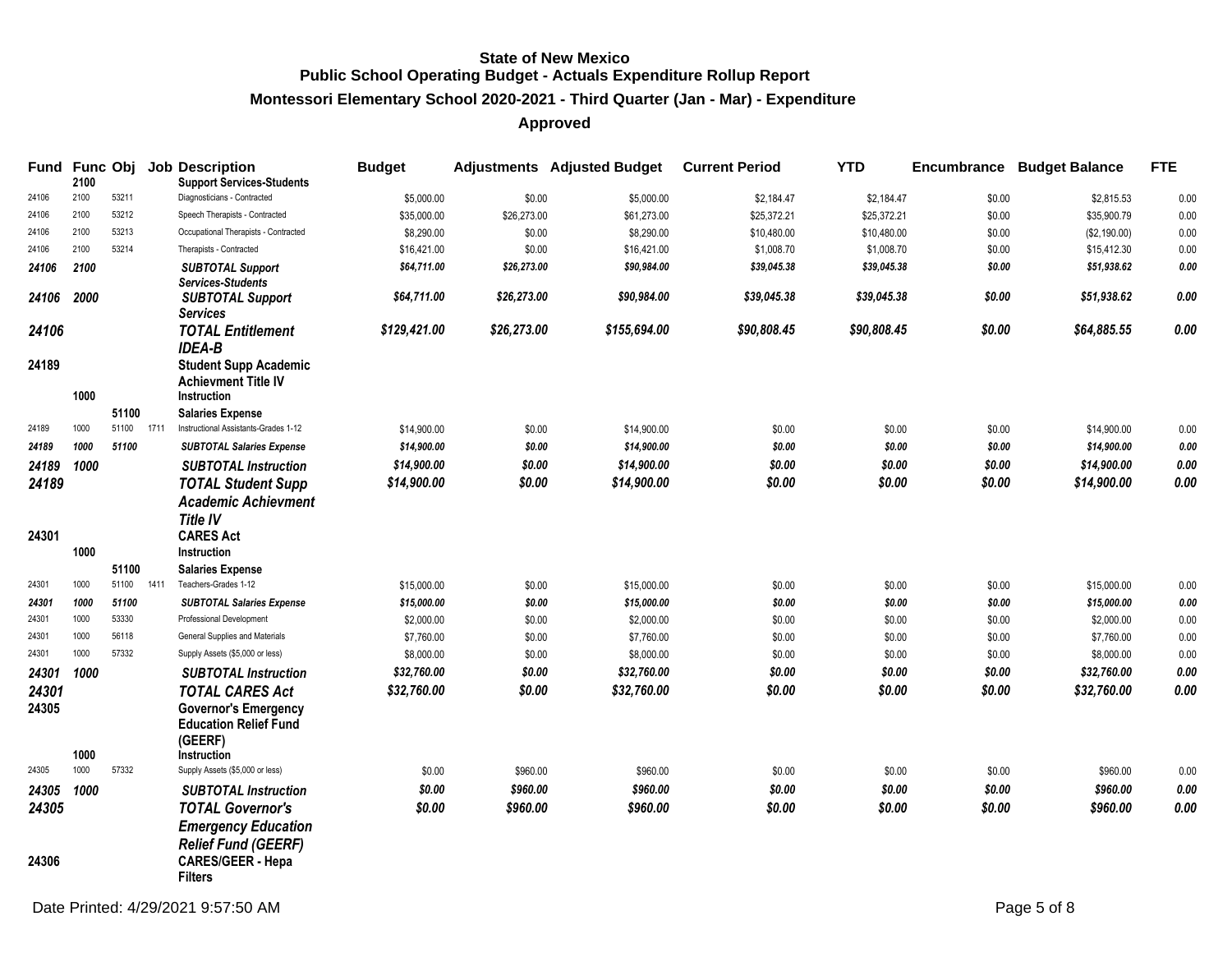**Montessori Elementary School 2020-2021 - Third Quarter (Jan - Mar) - Expenditure**

|            | 2000 |       | Fund Func Obj Job Description<br><b>Support Services</b>       | <b>Budget</b> |              | <b>Adjustments</b> Adjusted Budget | <b>Current Period</b> | <b>YTD</b>   |             | <b>Encumbrance Budget Balance</b> | <b>FTE</b> |
|------------|------|-------|----------------------------------------------------------------|---------------|--------------|------------------------------------|-----------------------|--------------|-------------|-----------------------------------|------------|
|            | 2600 |       | <b>Operation &amp; Maintenance of</b><br>Plant                 |               |              |                                    |                       |              |             |                                   |            |
| 24306      | 2600 | 57332 | Supply Assets (\$5,000 or less)                                | \$0.00        | \$7,815.00   | \$7,815.00                         | \$0.00                | \$0.00       | \$0.00      | \$7,815.00                        | 0.00       |
| 24306      | 2600 |       | <b>SUBTOTAL Operation &amp;</b><br><b>Maintenance of Plant</b> | \$0.00        | \$7,815.00   | \$7,815.00                         | \$0.00                | \$0.00       | \$0.00      | \$7,815.00                        | 0.00       |
| 24306      | 2000 |       | <b>SUBTOTAL Support</b><br><b>Services</b>                     | \$0.00        | \$7,815.00   | \$7,815.00                         | \$0.00                | \$0.00       | \$0.00      | \$7,815.00                        | 0.00       |
| 24306      |      |       | <b>TOTAL CARES/GEER -</b><br><b>Hepa Filters</b>               | \$0.00        | \$7,815.00   | \$7,815.00                         | \$0.00                | \$0.00       | \$0.00      | \$7,815.00                        | 0.00       |
| 24000      |      |       | <b>TOTAL Federal Flow-</b>                                     | \$222,216.00  | \$50,857.00  | \$273,073.00                       | \$151,752.45          | \$151,752.45 | \$0.00      | \$121,320.55                      | 0.00       |
| 27000      |      |       | through Grants<br><b>State Flow-through</b>                    |               |              |                                    |                       |              |             |                                   |            |
| 27107      |      |       | <b>Grants</b><br>27107 GOB Library                             |               |              |                                    |                       |              |             |                                   |            |
|            | 2000 |       | <b>Support Services</b>                                        |               |              |                                    |                       |              |             |                                   |            |
|            | 2200 |       | <b>Support Services-Instruction</b>                            |               |              |                                    |                       |              |             |                                   |            |
| 27107      | 2200 | 56114 | Library And Audio-Visual                                       | \$8,719.00    | \$0.00       | \$8,719.00                         | \$0.00                | \$0.00       | \$0.00      | \$8,719.00                        | 0.00       |
| 27107      | 2200 |       | <b>SUBTOTAL Support</b>                                        | \$8,719.00    | \$0.00       | \$8,719.00                         | \$0.00                | \$0.00       | \$0.00      | \$8,719.00                        | 0.00       |
|            |      |       | Services-Instruction                                           |               |              |                                    |                       |              |             |                                   |            |
| 27107      | 2000 |       | <b>SUBTOTAL Support</b>                                        | \$8,719.00    | \$0.00       | \$8,719.00                         | \$0.00                | \$0.00       | \$0.00      | \$8,719.00                        | 0.00       |
|            |      |       | <b>Services</b>                                                |               |              |                                    |                       |              |             |                                   |            |
| 27107      |      |       | <b>TOTAL 27107 GOB</b>                                         | \$8,719.00    | \$0.00       | \$8,719.00                         | \$0.00                | \$0.00       | \$0.00      | \$8,719.00                        | 0.00       |
|            |      |       | Library                                                        |               |              |                                    |                       |              |             |                                   |            |
| 27109      |      |       | Instructional Materials -<br><b>Special Appropriations</b>     |               |              |                                    |                       |              |             |                                   |            |
|            | 1000 |       | Instruction                                                    |               |              |                                    |                       |              |             |                                   |            |
| 27109      | 1000 | 56111 | Instructional Materials Cash - 50%                             | \$0.00        | \$0.00       | \$0.00                             | \$0.00                | \$50.00      | \$0.00      | (\$50.00)                         | 0.00       |
| 27109      | 1000 | 56113 | Textbooks<br>Software                                          | \$0.00        | \$0.00       | \$0.00                             | \$0.00                | \$295.00     | \$5.00      | (\$300.00)                        | 0.00       |
| 27109 1000 |      |       | <b>SUBTOTAL Instruction</b>                                    | \$0.00        | \$0.00       | \$0.00                             | \$0.00                | \$345.00     | \$5.00      | (\$350.00)                        | 0.00       |
| 27109      |      |       | <b>TOTAL Instructional</b>                                     | \$0.00        | \$0.00       | \$0.00                             | \$0.00                | \$345.00     | \$5.00      | (\$350.00)                        | 0.00       |
|            |      |       | <b>Materials - Special</b>                                     |               |              |                                    |                       |              |             |                                   |            |
|            |      |       | <b>Appropriations</b>                                          |               |              |                                    |                       |              |             |                                   |            |
| 27000      |      |       | <b>TOTAL State Flow-</b>                                       | \$8,719.00    | \$0.00       | \$8,719.00                         | \$0.00                | \$345.00     | \$5.00      | \$8,369.00                        | 0.00       |
|            |      |       | through Grants                                                 |               |              |                                    |                       |              |             |                                   |            |
| 31200      |      |       | <b>Public School Capital</b>                                   |               |              |                                    |                       |              |             |                                   |            |
|            |      |       | Outlay                                                         |               |              |                                    |                       |              |             |                                   |            |
|            | 4000 |       | <b>Capital Outlay</b>                                          |               |              |                                    |                       |              |             |                                   |            |
| 31200      | 4000 | 54610 | Rental - Land and Buildings                                    | \$0.00        | \$320,587.00 | \$320,587.00                       | \$75,735.00           | \$241,230.00 | \$58,770.00 | \$20,587.00                       | 0.00       |
| 31200      | 4000 |       | <b>SUBTOTAL Capital</b><br>Outlay                              | \$0.00        | \$320,587.00 | \$320,587.00                       | \$75,735.00           | \$241,230.00 | \$58,770.00 | \$20,587.00                       | 0.00       |
| 31200      |      |       | <b>TOTAL Public School</b><br><b>Capital Outlay</b>            | \$0.00        | \$320,587.00 | \$320,587.00                       | \$75,735.00           | \$241,230.00 | \$58,770.00 | \$20,587.00                       | 0.00       |
|            |      |       | Date Printed: 4/29/2021 9:57:50 AM                             |               |              |                                    |                       |              |             | Page 6 of 8                       |            |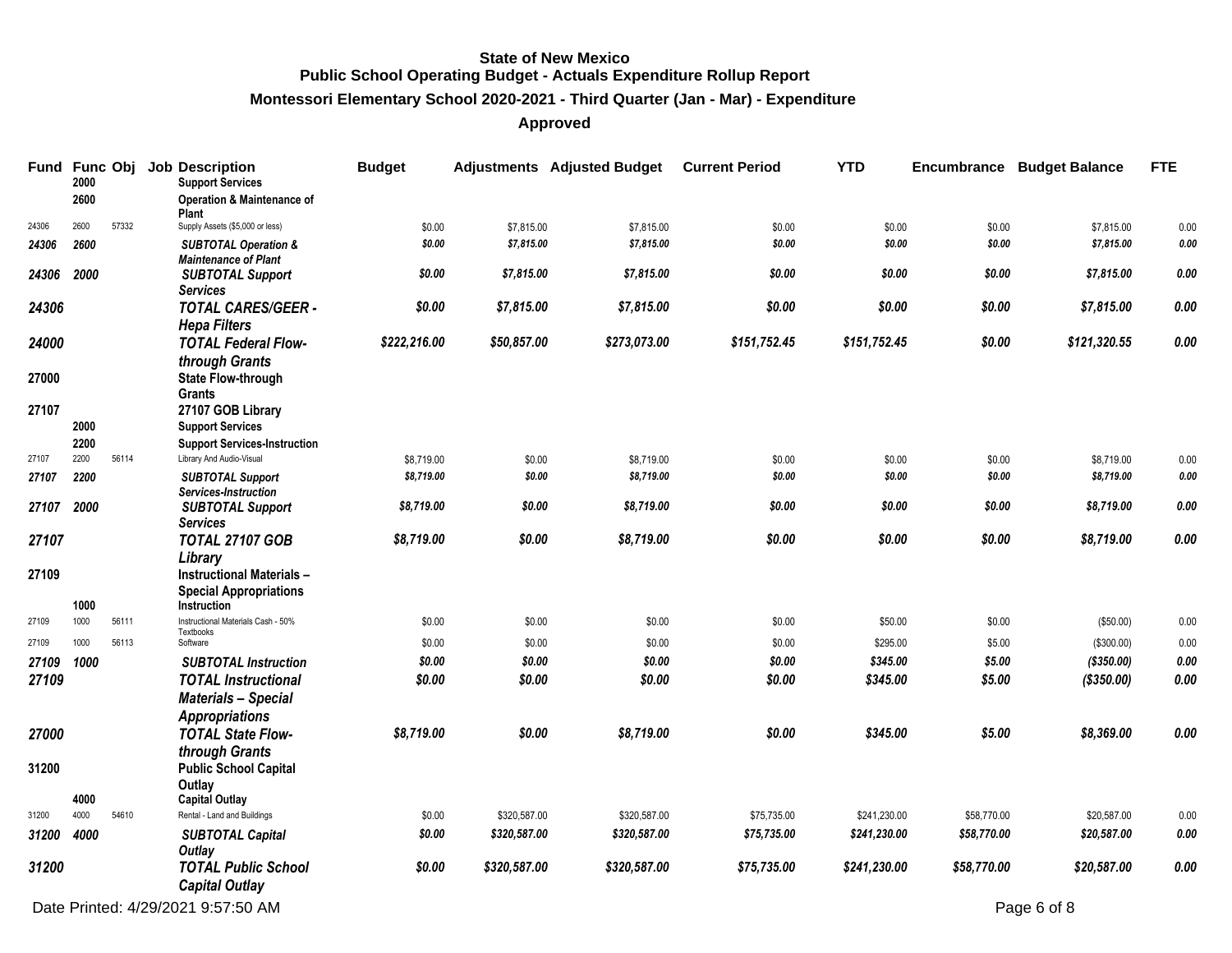**Montessori Elementary School 2020-2021 - Third Quarter (Jan - Mar) - Expenditure**

| 31400 | Fund Func Obj |       | <b>Job Description</b><br><b>Special Capital Outlay-</b><br><b>State</b>                   | <b>Budget</b>  |            | <b>Adjustments</b> Adjusted Budget | <b>Current Period</b> | <b>YTD</b>   |             | <b>Encumbrance Budget Balance</b> | <b>FTE</b> |
|-------|---------------|-------|--------------------------------------------------------------------------------------------|----------------|------------|------------------------------------|-----------------------|--------------|-------------|-----------------------------------|------------|
|       | 4000          |       | <b>Capital Outlay</b>                                                                      |                |            |                                    |                       |              |             |                                   |            |
| 31400 | 4000          | 57331 | Fixed Assets (more than \$5,000)                                                           | \$0.00         | \$3,190.00 | \$3,190.00                         | \$0.00                | \$0.00       | \$0.00      | \$3,190.00                        | 0.00       |
| 31400 | 4000          |       | <b>SUBTOTAL Capital</b>                                                                    | \$0.00         | \$3,190.00 | \$3,190.00                         | \$0.00                | \$0.00       | \$0.00      | \$3,190.00                        | 0.00       |
|       |               |       | <b>Outlay</b>                                                                              |                |            |                                    |                       |              |             |                                   |            |
| 31400 |               |       | <b>TOTAL Special Capital</b><br><b>Outlay-State</b>                                        | \$0.00         | \$3,190.00 | \$3,190.00                         | \$0.00                | \$0.00       | \$0.00      | \$3,190.00                        | 0.00       |
| 31600 |               |       | <b>Capital Improvements</b><br><b>HB-33</b>                                                |                |            |                                    |                       |              |             |                                   |            |
|       | 4000          |       | <b>Capital Outlay</b>                                                                      |                |            |                                    |                       |              |             |                                   |            |
| 31600 | 4000          | 54312 | Maintenance & Repair - Buildings and<br>Grounds                                            | \$0.00         | \$0.00     | \$0.00                             | \$0.00                | \$39,859.81  | \$0.00      | (\$39,859.81)                     | 0.00       |
| 31600 | 4000          | 57331 | Fixed Assets (more than \$5,000)                                                           | \$1,305,242.00 | \$0.00     | \$1,305,242.00                     | \$0.00                | \$0.00       | \$0.00      | \$1,305,242.00                    | 0.00       |
| 31600 | 4000          | 57332 | Supply Assets (\$5,000 or less)                                                            | \$391,160.00   | \$0.00     | \$391,160.00                       | \$0.00                | \$38,380.64  | \$0.00      | \$352,779.36                      | 0.00       |
| 31600 | 4000          |       | <b>SUBTOTAL Capital</b><br>Outlay                                                          | \$1,696,402.00 | \$0.00     | \$1,696,402.00                     | \$0.00                | \$78,240.45  | \$0.00      | \$1,618,161.55                    | 0.00       |
| 31600 |               |       | <b>TOTAL Capital</b>                                                                       | \$1,696,402.00 | \$0.00     | \$1,696,402.00                     | \$0.00                | \$78,240.45  | \$0.00      | \$1,618,161.55                    | 0.00       |
| 31700 |               |       | <b>Improvements HB-33</b><br><b>Capital Improvements</b><br><b>SB-9</b>                    |                |            |                                    |                       |              |             |                                   |            |
|       | 4000          |       | <b>Capital Outlay</b>                                                                      |                |            |                                    |                       |              |             |                                   |            |
| 31700 | 4000          | 57331 | Fixed Assets (more than \$5,000)                                                           | \$57,147.00    | \$0.00     | \$57,147.00                        | \$0.00                | \$0.00       | \$0.00      | \$57,147.00                       | 0.00       |
| 31700 | 4000          |       | <b>SUBTOTAL Capital</b>                                                                    | \$57,147.00    | \$0.00     | \$57,147.00                        | \$0.00                | \$0.00       | \$0.00      | \$57,147.00                       | 0.00       |
|       |               |       | Outlay                                                                                     |                |            |                                    |                       |              |             |                                   |            |
| 31700 |               |       | <b>TOTAL Capital</b>                                                                       | \$57,147.00    | \$0.00     | \$57,147.00                        | \$0.00                | \$0.00       | \$0.00      | \$57,147.00                       | 0.00       |
| 31701 |               |       | <b>Improvements SB-9</b><br><b>Capital Improvements</b><br><b>SB-9 Local</b>               |                |            |                                    |                       |              |             |                                   |            |
|       | 4000          |       | <b>Capital Outlay</b>                                                                      |                |            |                                    |                       |              |             |                                   |            |
| 31701 | 4000          | 54315 | Maintenance & Repair -<br>Bldgs/Grnds/Equipment (SB-9)                                     | \$45,000.00    | \$0.00     | \$45,000.00                        | \$5,224.65            | \$15,030.70  | \$23,684.28 | \$6,285.02                        | 0.00       |
| 31701 | 4000          | 56113 | Software                                                                                   | \$15,000.00    | \$0.00     | \$15,000.00                        | \$6,307.50            | \$6,307.50   | \$692.50    | \$8,000.00                        | 0.00       |
| 31701 | 4000          | 56118 | General Supplies and Materials                                                             | \$1,000.00     | \$0.00     | \$1,000.00                         | \$0.00                | \$0.00       | \$5,369.25  | (\$4,369.25)                      | 0.00       |
| 31701 | 4000          | 57311 | Vehicles General                                                                           | \$85,000.00    | \$0.00     | \$85,000.00                        | \$0.00                | \$0.00       | \$0.00      | \$85,000.00                       | 0.00       |
| 31701 | 4000          | 57331 | Fixed Assets (more than \$5,000)                                                           | \$169,302.00   | \$0.00     | \$169,302.00                       | \$0.00                | \$0.00       | \$5,435.27  | \$163,866.73                      | 0.00       |
| 31701 | 4000          | 57332 | Supply Assets (\$5,000 or less)                                                            | \$20,000.00    | \$0.00     | \$20,000.00                        | \$34,972.87           | \$94,471.11  | \$322.14    | (\$74,793.25)                     | 0.00       |
| 31701 | 4000          |       | <b>SUBTOTAL Capital</b><br>Outlay                                                          | \$335,302.00   | \$0.00     | \$335,302.00                       | \$46,505.02           | \$115,809.31 | \$35,503.44 | \$183,989.25                      | 0.00       |
| 31701 |               |       | <b>TOTAL Capital</b>                                                                       | \$335,302.00   | \$0.00     | \$335,302.00                       | \$46,505.02           | \$115,809.31 | \$35,503.44 | \$183,989.25                      | 0.00       |
| 31703 | 4000          |       | <b>Improvements SB-9</b><br>Local<br><b>SB-9 State Match Cash</b><br><b>Capital Outlay</b> |                |            |                                    |                       |              |             |                                   |            |